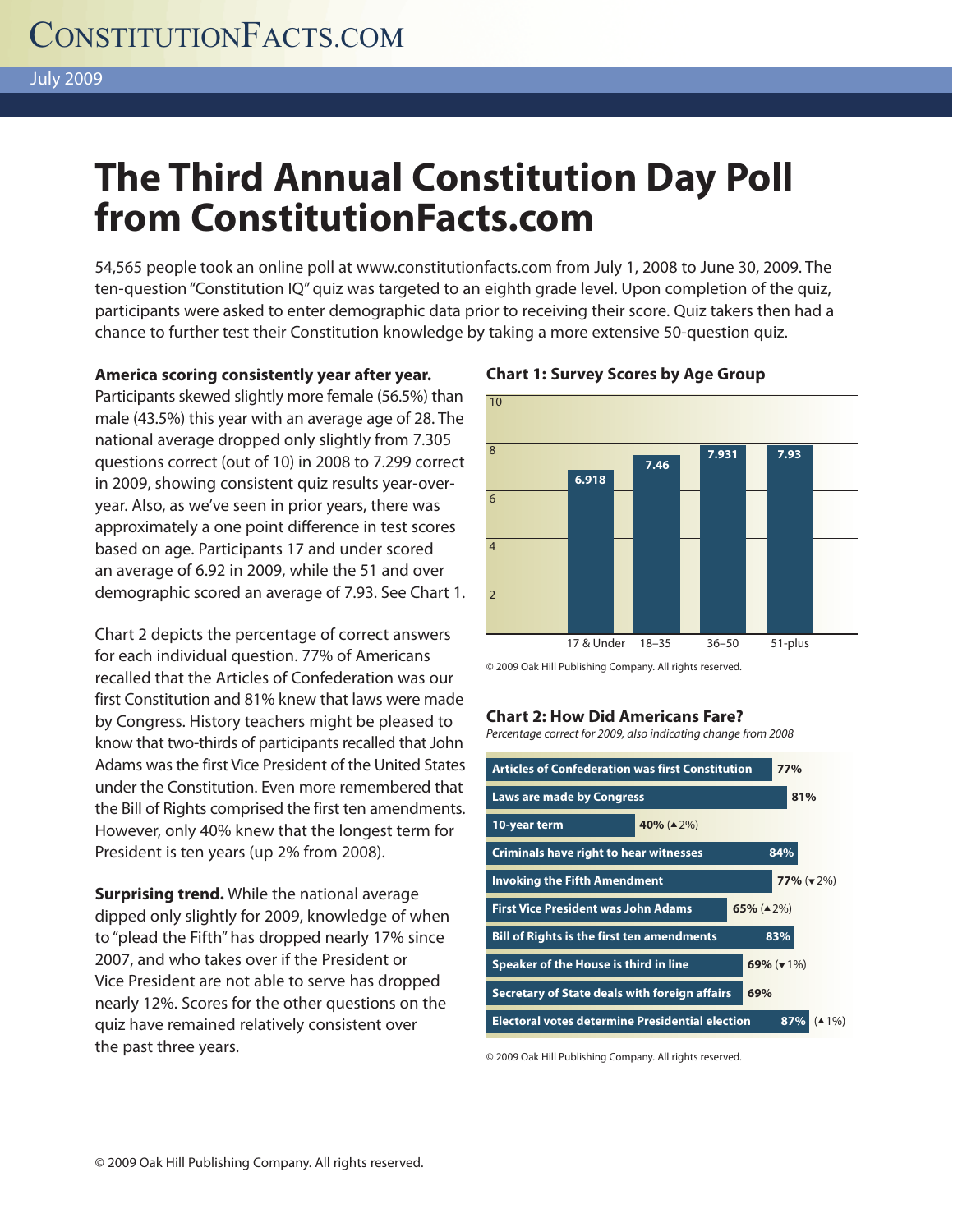**While national results varied little, regional and state scores shift.** Chart 3 shows the states with the highest percentage of perfect scores (10 out of 10). It's nearly an all new line-up for 2009 with only D.C. and Hawaii returning from 2008, and both at lower positions. Overall, states fared worse this year with the highest number of perfect scores dropping more than ten percentage points. The top scorer in 2009 was Maine at 22.65% versus Alaska at 36.18% in 2008.

Virginia quiz takers scored the highest in the nation averaging 7.857 — displacing California from the number-one spot last year. The state showing the most improvement over 2008 was Illinois, climbing from a 6.755 average score to 7.495, surpassing the national average of 7.299 and placing 7th in the country.

The top two regions swapped places in 2009, with New England taking back the top spot with an average score of 7.43, followed by the South Atlantic region with a score of 7.38. Beyond that, the rest of the regions scattered their positions. Chart 4 lists the nine U.S. regions and their average scores. This year sees only three regions — down from five last year — scoring above the national average.

**Digging deeper.** Upon completion of the 10 question quiz, participants were given the opportunity to take a more advanced 50-question quiz. Nearly 65 percent (35,358 users) stepped up to the challenge. The overall average dropped to 33.64 this year (out of 50), down from 34.23 last year.

On the following page, Chart 5 lists answers to the 50-question quiz with the percentage of correct answers. Question six regarding taxation on interstate trade was one of the few questions answered correctly more often this year than in 2008 with a 15% gain. Only eight other questions saw gains of a point or two. For the vast majority, correct answers dipped slightly.

### **Chart 3: Most Perfect Scores**



© 2009 Oak Hill Publishing Company. All rights reserved.

#### **Chart 4: Average Regional Scores**

| New England (CT, MA, ME, NH, RI, VT)                | 7.43 |                     |
|-----------------------------------------------------|------|---------------------|
| South Atlantic (DC, DE, GA, FL, MD, NC, SC, VA, WV) | 7.38 |                     |
| Mountain (AZ, CO, ID, MT, NM, NV, UT, WY)           | 7.33 | 7.299               |
| West South Central (AR, LA, OK, TX)                 | 7.24 | national<br>average |
| <b>East South Central (AL, KY, MS, TN)</b>          | 7.20 |                     |
| East North Central (IL, IN, MI, OH, WI)             | 7.18 |                     |
| Pacific (AK, CA, HI, OR, WA)                        | 7.18 |                     |
| West North Central (IA, KS, MO, MN, ND, NE, SD)     | 7.13 |                     |
| Middle Atlantic (NJ, NY, PA)                        | 6.97 |                     |

© 2009 Oak Hill Publishing Company. All rights reserved.

**For more information about the Constitution, or to take the Constitution IQ quiz, visit www.constitutionfacts.com.**